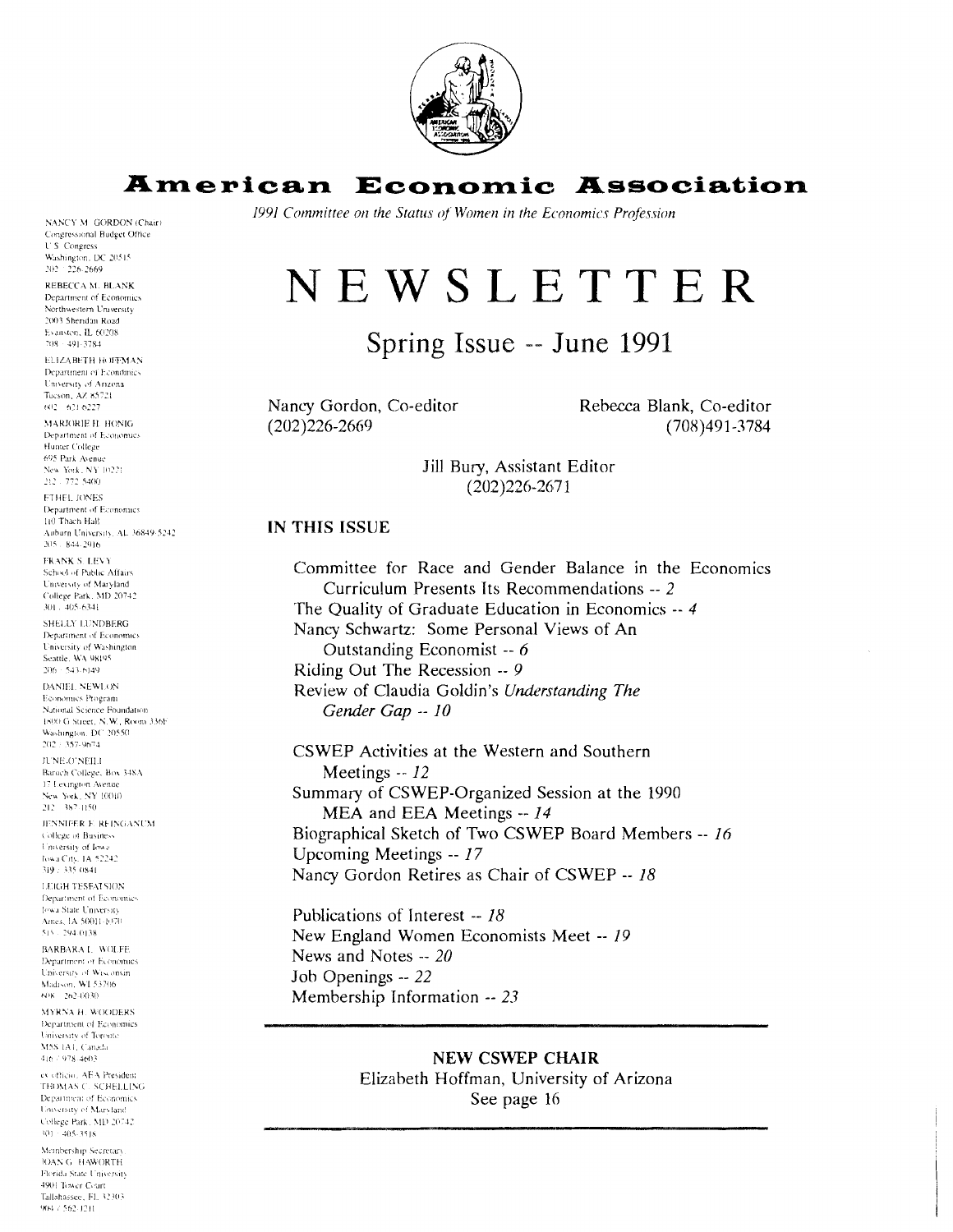#### COMMITTEE FOR RACE AND GENDER BALANCE IN THE ECONOMICS CURRICULUM Presents Its Recommendations by Rebecca M. Blank;

The Committee for Race and Gender Balance in the Economics Profession was founded in 1988 to improve teaching on race and gender issues in economics.' One of the main priorities of the Committee has been to prepare a set of guidelines for avoiding race and gender bias in economics. The Committee's guidelines are now available, entitled Guidelines for Recognizing and Avoiding Racist and Sexist Biases in Economics. The next efforts of the Committee will be focused on having these *Guidelines* widely disseminated; this includes efforts to have them formally adopted by the American Economic Association (AEA).

The introduction to these *Guidelines* includes the following statement: "Unless economists make an effort to correct these biases they are likely to continue. A profession-wide effort to address problems of race and gender bias has precedent in other social science disciplines and in many of the physical sciences as well. To prevent race and gender bias, teachers, textbook authors, and researchers must understand that the ways in which we select subjects for study, frame questions, and choose illustrations affect both the analysis and the learning process."

The following areas are identified in the *Guidelines* as areas where gender and race bias are likely to occur. The document itself provides a variety of examples in each of these areas.

#### **Bias in Defining Economic Problems**

Gender and race blind social theory: Considering an economic situation in which gender or race is a significant variable, but the gender/race variable is not explored or incorporated into theory, interpretation, or analysis.

Significant topics ignored: Cases in which topics of particular significance for white women, women of color, and minority males are ignored, while similar or related problems of relevance to white males are addressed at length.

Selective treatment of tonics: Cases in which aspects of a topic of special significance for the majority race or for males are taken to cover the entire topic, while aspects of special importance for minority males and females and white women are underemphasized or ignored. Cases in which an issue is formulated for either men or women, blacks or whites, but this limitation is not explicitly noted.

Pejorative or stereotypical labeling or conceptualization: Implicitly ignoring the possibility of nonconventional gender roles or high status positions for members of a minority race; downgrading the value and skill of the work they typically do.

<sup>1.</sup> Its members are: Susan Feiner, Chair, Robin Bartlett, William Baumol, Barbara Bergmann, Robert Cherry, William Darity, Jr., Robert Eisner, Marianne Ferber, Donald McCloskey, Paul Samuelson, Robert Solow, Lester Thurow, and Rhonda Williams.

**<sup>2</sup>** - **Spring 1991**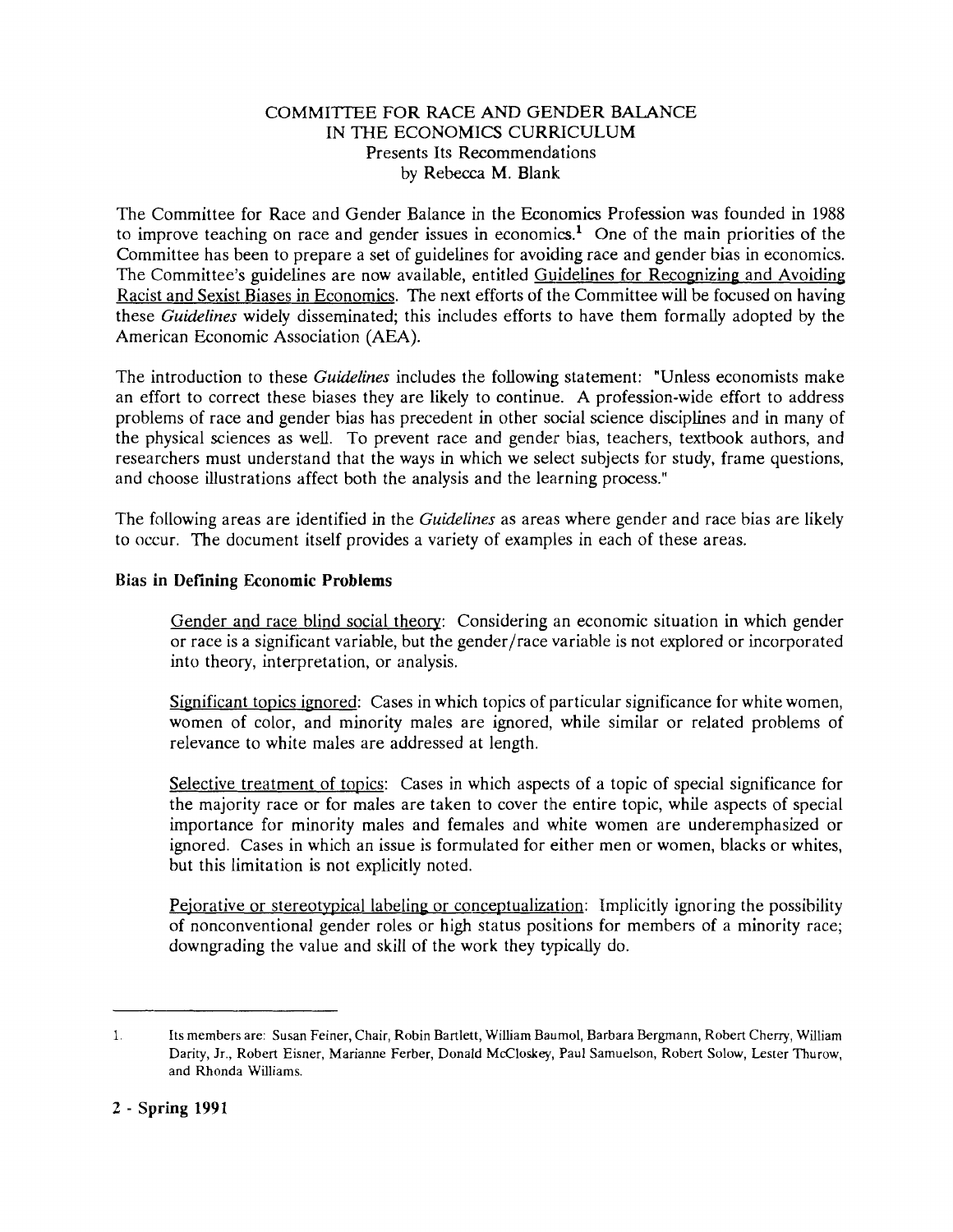#### **Review of Previous Research**

Failure to mention that samples are single-sex or single-race or have highly unbalanced sex or race ratios.

Methodological weaknesses of previous research ignored: Reference to studies that cast women or members of racial minorities in an inferior light, without criticizing the method used by these studies or challenging their findings.

## **Marginalizing Minority and Female Experiences**

Arbitrarily excluding women or minorities from the general discussion.

Inferences unwarranted bv the data: Improper extrapolation from data to conclusions with biased implications for women or members of racial minorities.

Reliance on unscientific concepts of genetics and biology: Cases in which observed differences between males and females and members of minority groups are attributed to individual level biological and psychological differences, while social influences correlated with gender and/or race are ignored.

The **Guidelines** also include an extensive list of suggestions for further reading.

In addition to the guidelines, the Committee is pursuing funds to run a summer seminar program for faculty teaching introductory economics to receive training in the new scholarship on women and minorities in the economy, so that they can integrate this material into their introductory classes. At the invitation of the AEA Committee on Economic Education, several members of the Committee have organized a panel at the January 1992 AEA meeting, entitled "Alternative Pedagogies in Economic Education."

More information on the work of the Committee or a copy of the complete **Guidelines** can be obtained from Susan Feiner, Department of Economics, Hampton University, Hampton, VA 23668.





**More Sylvia by Nicole Hollander** 

Spring 1991 - 3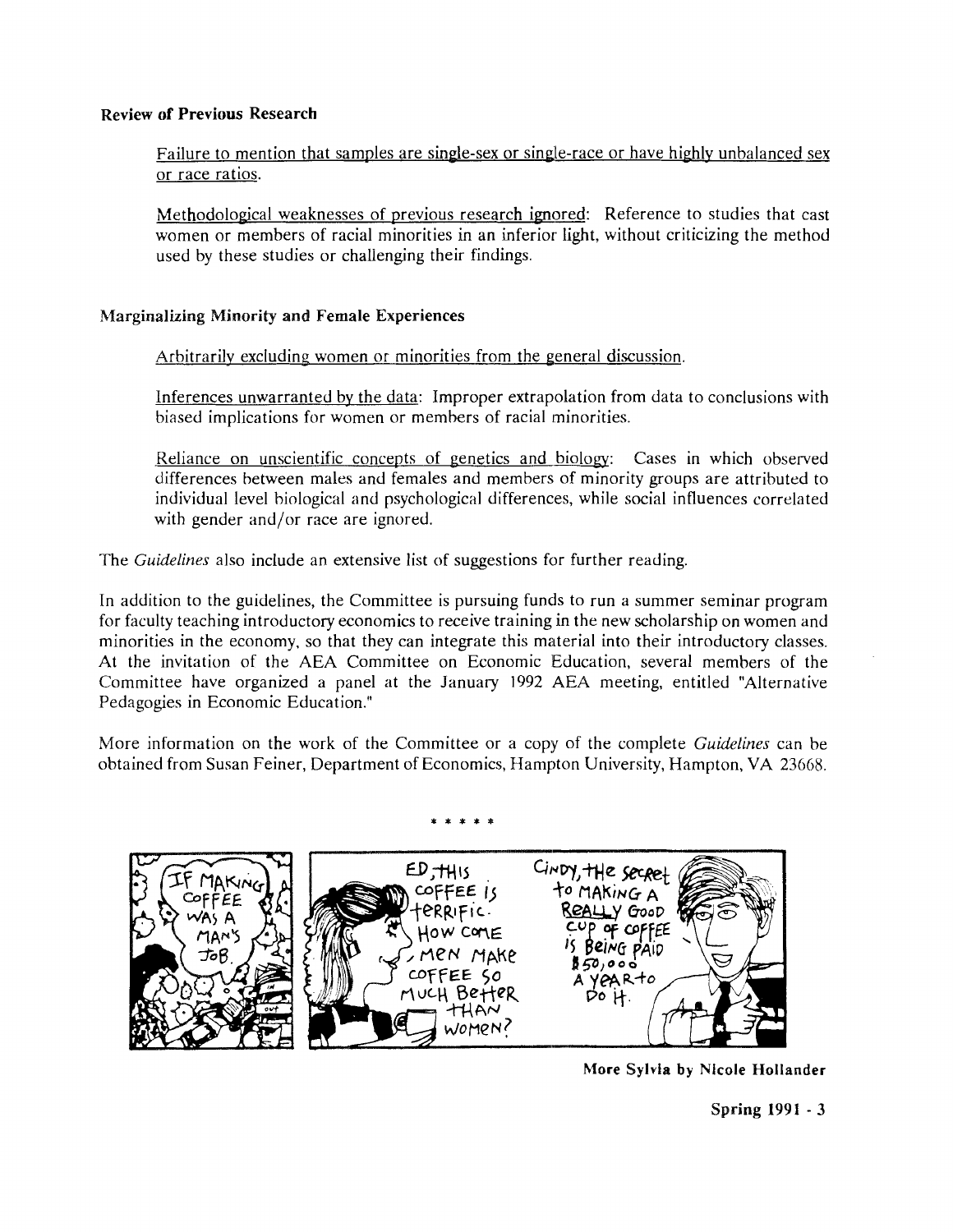## THE **QUALTTY** OF GRADUATE EDUCAF170N IN ECONOMICS by Daniel H, Newlon

Papers have started appearing on the results of a major self-assessment by the economics profession of the quality of graduate education in economics. Anne Krueger presented the "Report of the Commission on Graduate Education in Economics," W. Lee Hansen summarized his paper on "The Education and Training of Economics Doctorates," and June O'Neill and Nachum Sicherman gave a paper entitled "Is the Gender Gap in Economics Declining?" at the AEA meeting in December 1990. These and other papers prepared for the Commission on Graduate Education in Economics (COGEE), a book, and an extensive new database on graduate education in economics will soon be more widely available.

COGEE was established in 1988 by the American Economic Association to examine the structure, content, and quality of graduate education in economics. Surveys and special studies were used by COGEE to follow graduate students in economics from their senior year of undergraduate study through dissertation and subsequent career experience. The picture of graduate education in economics that emerges is one of strengths (high technical standards of training, high earnings for economists relative to other fields of research, availability of many jobs for economists, and publication of large numbers of articles by new doctorates in economics) and weaknesses. Some of the more disturbing findings reported are:

- **<sup>o</sup>**There is currently a striking degree of conformity in the structure and content of graduate education in economics. Few graduate programs differentiate themselves by offering special programs or specializing in a limited set of fields.
- **<sup>o</sup>**A majority of the graduate students, faculty, and employers surveyed by COGEE were dissatisfied with graduate education in economics. The most frequently suggested changes include better links between theory and real-world applications; less emphasis on technique and more on economic substance; more stress on data and empirical research; and greater emphasis on writing, creativity, and doing research.
- **<sup>0</sup>**The typical graduate student prepares a relatively small number of research papers, attends few research workshops and seminars, and has infrequent opportunities to make presentations of research during the first two years of graduate training. As a consequence, substantial numbers of students have considerable difficulty starting and completing their dissertations.
- **<sup>o</sup>**The financial attractiveness of graduate study in economics for American citizens has declined, with the number enrolled in graduate study and later receiving doctorates dropping dramatically. This reduction has been offset by the enrollment of many talented foreign students, so graduate enrollments and the number of doctorates awarded have remained relatively constant. But graduate enrollments in related fields like business have increased sharply during the same period.

The COGEE results show significant improvements in the last two decades for women economists. The percentage of doctorates in economics earned by women increased from 8.7 percent in 1977 to 19.3 percent in 1986. The percentage of women enrolled in graduate programs increased from

## 4 - Spring 1991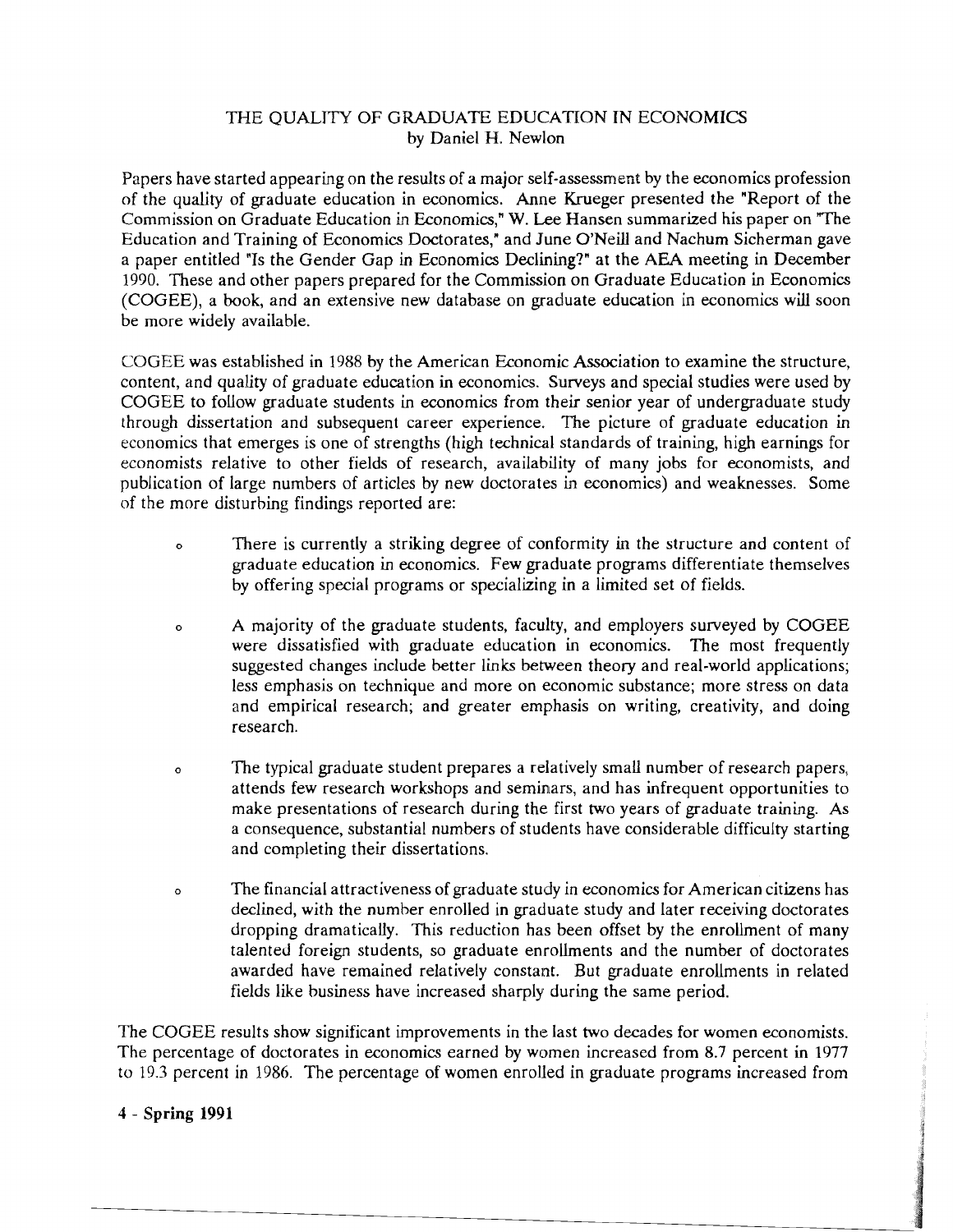19.2 percent in 1977 to 25.9 percent in 1986. At the beginning of the 1970's. women's basic academic salary was 21 percent less than that of men, after adjusting for experience, race, region, marriage, and years out of the labor force. This differential fell steadily until, by 1986, women economists with doctorates earned 99 percent of the adjusted basic academic salary of men economists. These results were based on data from the "Survey of Natural and Social Scientists and Engineers," which is conducted by the Bureau of the Census. Other interesting results about women economists should be available later this year. For example, COGEE has assembled data on publications and other performance indicators for three cohorts of PhDs (1977-78, 1982-83, and 1987-88) from 35 economics departments. These data are being used to study the determinants of career success for men and women with doctorates in economics.

#### HELP!

*All* readers are invited to send notes, articles, and information for possible inclusion in the Newsletter. **Please also send news about yourself and others;** job moves, promotions, awards, books, and changes in family composition are all of interest to your friends and colleagues. For those who would like to make contributions, we publish three issues each year -- Winter, Spring, and Fall. Our schedule is:

|                                            | <b>Copy Deadline</b>                   | <b>Mailing Date</b>                   |
|--------------------------------------------|----------------------------------------|---------------------------------------|
| Winter Issue<br>Spring Issue<br>Fall Issue | January 10<br>April 10<br>September 10 | February 15<br>May $15$<br>October 15 |
|                                            |                                        |                                       |

## **NOTE: Please send all future information for the Newsletter to:**

**Elizabeth Hoffman Chair, CSWEP Department of Economics IJniversity of Arizona Tucson, AZ 85721**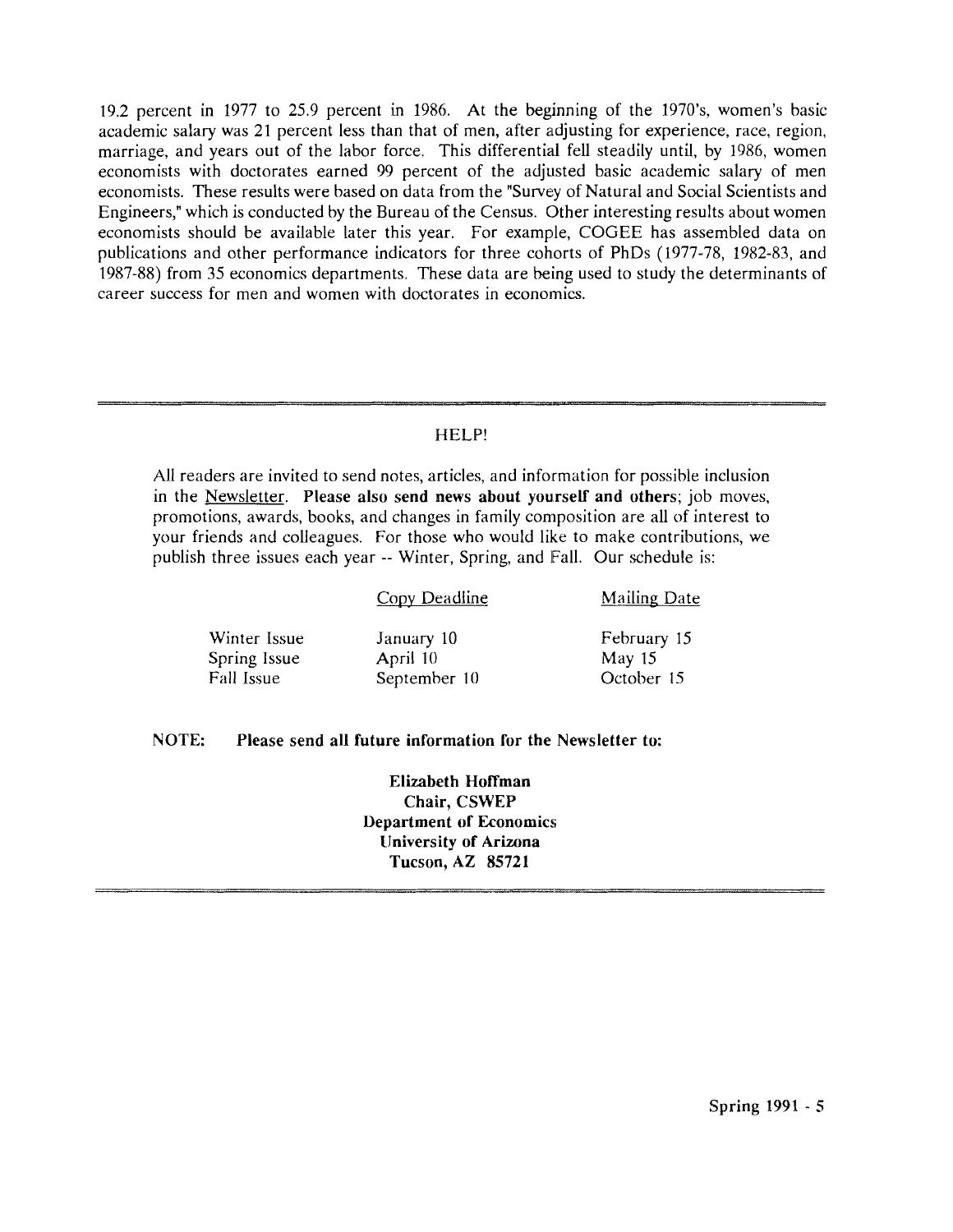#### NANCY SCHWARTZ (1939-1971); SOME PERSONAL VIEWS OF AN OUTSTANDING ECONOMIST *Nancy Lou Schwartz died on December 7, 1981 after a short but illustrious career in economics.* by Myrna Holtz Wooders<sup>1</sup>

*This article continues a series on women who have made notable contributions to economics. Please*  send suggestions for economists to be included in this series and, as available, information on their *careers, to M. H. Wooders (at the address on the front cover).* 

Probably many of us remember when we heard of the death of Nancy Schwartz. She was, without doubt, one of the most outstanding and well-respected women in economics of our generation. Although I had never met her, I experienced her death as a personal loss because Nancy Schwartz was showing that women could have successful careers in academic economics. She was a role model for many of us before the idea of role models was accepted.<sup>2</sup> It has been a pleasure to prepare to write this article and to learn that Nancy was about how she appeared to be -- serious, focused on the science of economics, and, although quiet, a person of strong viewpoints. $<sup>3</sup>$ </sup>

Nancy Schwartz received an A.B. from Oberlin College in 11960 and a Ph.D. from Purdue University in 1964, was appointed Assistant Professor at Carnegie Mellon in 1964, went on to an Associate Professorship at Northwestern University in 1968, and was promoted to Professor in 1970. She was Chair of Managerial Economics and Decision Sciences at Northwestern from 1977 to 1979 and the Director of Doctoral Programs from 1979 until her death in 1981. She was also an Associate Editor of Econometrica. During her career she received numerous honors and published more than 40 articles and two books with her long-time collaborator Mort Kamien. She was known for her work on dynamic models of the firm, especially in the areas of limit pricing and technical advance. Her book Dvnamic Optimization, based on her teaching and research experience is an important text. Her other book, Market Structure and Innovation, is a monograph encompassing her contributions to the microeconomics of technical advance. She also coauthored some less well known papers on public goods with exclusion that study ways in which the possibility of exclusion can be used to reduce the free-rider problem, currently the topic of much game-theoretic work in public finance.

In Jonathan Hughes manuscript, "Nancy Schwartz as a Student," she is portrayed as an outstanding student and as a modest, unpretentious, quiet, and brilliant person. The following perhaps is typical of the reaction that the faculty came to have toward Nancy. Hughes writes:

<sup>1.</sup> I am indebted to Mort Kamien for providing information about Nancy Schwartz, to Jonathan Hughes for excerpts from his manuscript, "Nancy Schwartz as a Student," and to Linda Moeller for her comments on a version of this article and her constant and supporting friendship.

**<sup>2.</sup>** I did *see* Nancy Schwartz several times at meetings and each time noted how she looked, what she wore, and how she spoke, in addition to what she had to say about economics. She wasn't stylish, didn't wear any make-up that you would notice, and spoke carefully and without dramatization. But when she spoke the room became quiet. From my own recollections and reading Jonathan Hughes' stories of Nancy, she seemed to have much in common in her personal style with Barbara McClintock, a Nobel Prize winner in genetics, as described in Evelyn Fox Keller's biography. Both were very serious about their work, both quite quiet. Neither was known for her sophistication and poise.

**<sup>3.</sup>** This became clear to me when I heard her discuss a paper at the Annual Meeting,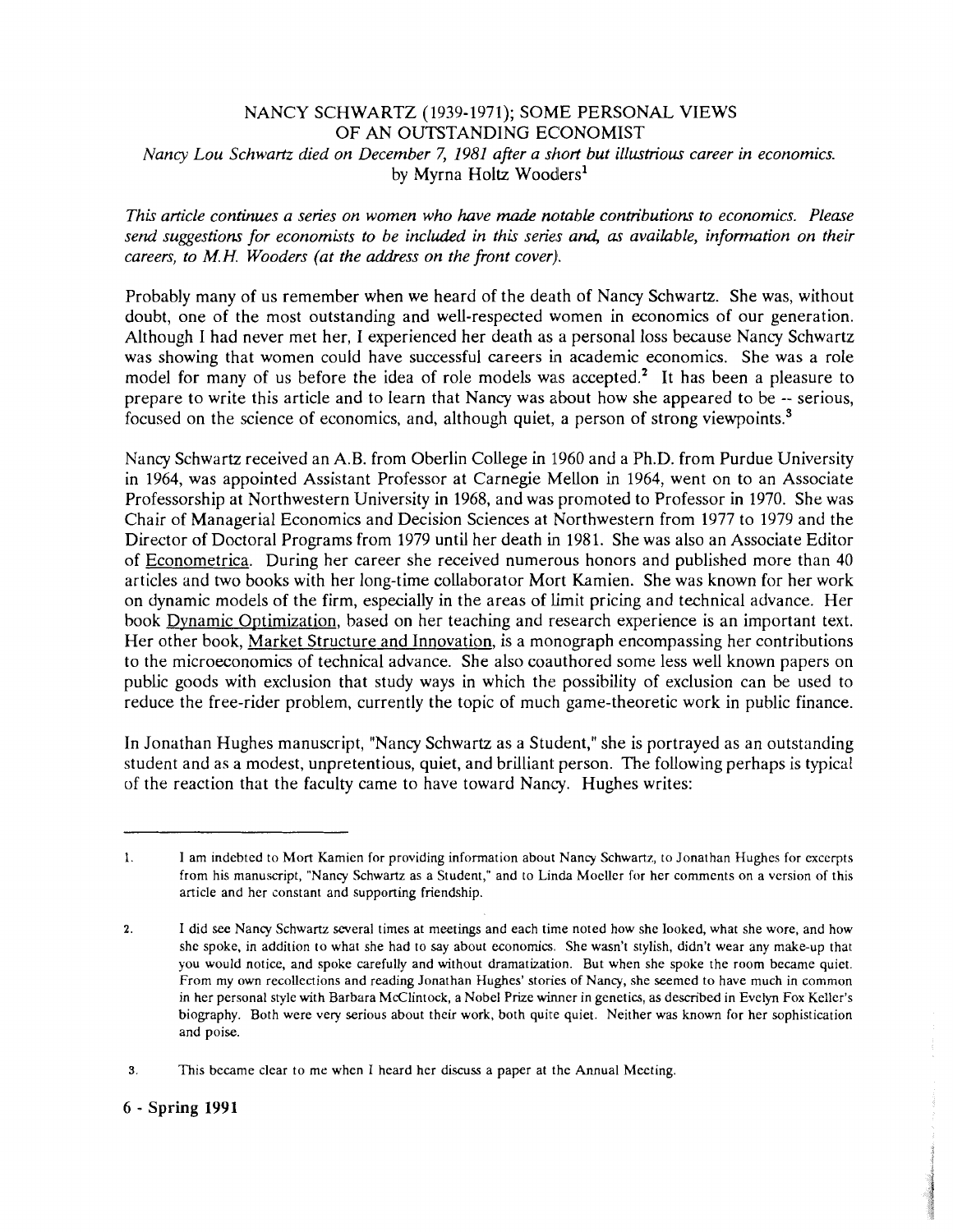I taught an Economic History course. Nancy listened to my lectures for a whole semester without saying much. She then told me she wanted an incomplete. A year later she gave me a superb term paper without comment. I said to her, "Well, what did you think of it?" Her reply was: "I think I know why you put the reading list together that way." As someone once said about Nancy, her major talent was very simple, she was "Smart, Smart, Smart." By then her local reputation was such that I was too insecure to continue the conversation.

Nancy Schwartz was famous for her penetrating questions. About these, Hughes relates the following:

Nancy's preliminary Ph.D. examination went badly. After she left the room one of the committee members said, "Well, Nancy was never very good at answering questions." To which Rubin Saposnik exclaimed: "But what about the questions she asks?"

The committee decided that the questions they had asked were not good enough and passed her.

Hughes relates some interesting stories about Schwartz's job market experience. The first concerns her reaction to Oxford.

Sir John and Lady Hicks had met Nancy during a visit to Purdue. They arranged to fly Nancy over to London. A limo was sent down from Oxford for her alone, picked her up, and drove her back down. She was wined and dined and then offered a fellowship at Sommerville College, the first such offer ever given to an American woman. Back at Purdue we were thrilled and proud. But she declined. I was puzzled and asked her about it. Tt turned out that she had detected the nearly invisible but utterly deadly internecine politics of Oxford, as it was then, and wanted no part of it. She realized that certain poisonous characters in Nuffield College could, and probably would make it impossible, without an unseemly brawl, for her to fully participate in graduate seminars, which were held in a large part in Nuffield. I knew the place and cast of characters well, but was surprised that Nancy had seen through them so quickly. Sir John and Lady Hicks were crushed by her refusal to go to Oxford. They were certain that Nancy could easily have overcome the Nuffield business. 1 think they were right, but it was Nancy's decision.'

When Nancy went on the job market, Douglas North was, according to Hughes,

wild to get her to Seattle. But this was years before Doug's word became law at the University of Washington, and Doug had to convince his colleagues. (T omit his

**<sup>4.</sup>** We like to think that this sort of story is completely a part of history. In 1988, I had the opportunity to dine at All Souls, an important College of Oxford, on a Sunday evening. Everyone I spoke to was very pleasant. Sir Patrick Neill, the Warden of the College, was extraordinarily gracious, charming, and entertaining. I would be delighted to dine there again. However, as I was warned beforehand, one member of *All* Souls didn't stay for dessert. This was his way of objecting to the presence of women at dinner. (He should have gone to bed without his dinner tool) More seriously, one woman I met avoided dining in her College, a valuable perquisite of her position as a Visiting Fellow, because of such attitudes on the part of a few members of the College.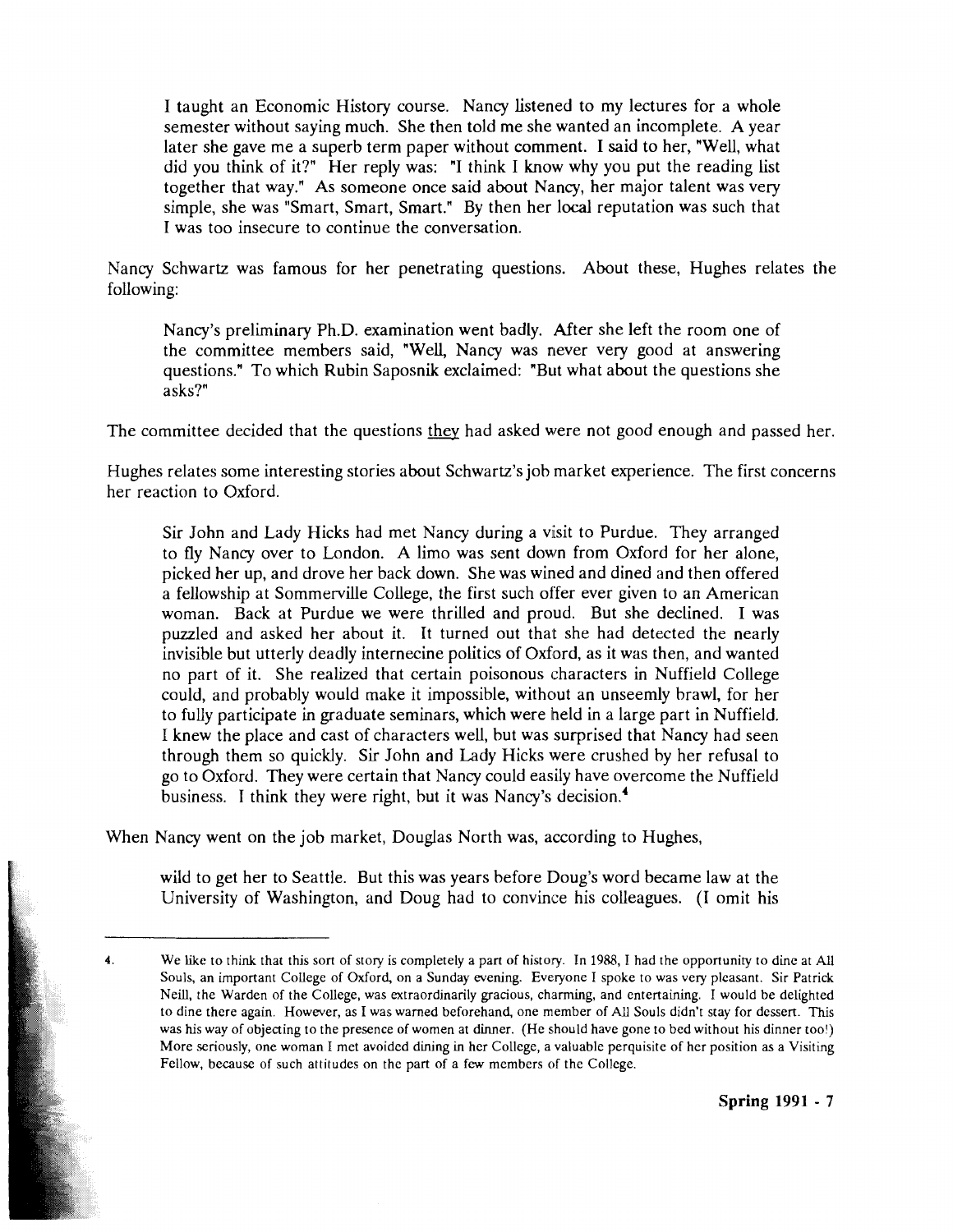description of the colleagues.) Doug reported that the interview got off on the wrong foot with some unseemly remarks about Nancy's sex, Furdue, and God knows what else. Nancy went "cold" on them. She froze. The interview ended as follows.

| X:          | What is your thesis about?     |  |
|-------------|--------------------------------|--|
| Nancy:      | Barges.                        |  |
| $X^{\cdot}$ | Full barges or empty barges?   |  |
| Nancy:      | Some are empty, some are full. |  |
| Silence:    | End of interview.              |  |

Nancy's thesis did concern full and empty barges. It studied the minimal-cost routing and timing of barges transporting freight between two ports.

As placement officer at Purdue, Hughes tried to sell Nancy to Yale, and spoke to John Hooper, then Director of the Cowles Foundation. According to Hughes,

I took him aside, explained about Nancy and then urged him to "ask her any questions you can think of about economic theory." He was hesitant, partly amused by the situation, and then said "Okay." I introduced him to Nancy and they wandered off, talking. In an hour he was back, very agitated and tense. "Hughes" he said, "You've got to get Stan Reiter to talk to Koopmans about her. I can't hire a woman at Yale."

How times have changed. As already indicated, Nancy went to an Assistant Professorship at Carnegie Mellon, where she began her long collaboration with Mort Kamien. The final story Hughes tells is, as he says,

a part of the History of Women's Lib. We heard that Carnegie Mellon had been unable to promote Nancy to full professor because of her sex, that she had been told something like "Carnegie Mellon doesn't hire women full professors." We already had tried to lure Mort and Nancy to NU and had failed.... Stan (Reiter) picked up the phone and said "Nancy, how would you like to be a full professor?" That was the beginning of moving the now-famous team of Kamien and Schwartz to Northwestern.

In reflecting about these impressions of Nancy Schwartz and her career, I see an extreme contrast between the barriers she encountered, the inappropriate allusions to her sex, and other situations that I can only imagine, and the exceptional supportiveness and constancy of her colleagues, exemplified by Jonathan Hughes, Mort Kamien, and Stan Reiter. These friends must have been very important to her.

Nancy Schwartz left us two important gifts -- her brilliant scholarly work and her path-breaking role in the history of women in economics. Each year, she is remembered at Northwestern by the Nancy L. Schwartz Memorial Lecture, which has had for its speakers some of our profession's most distinguished economists: Hugo Sonnenschein, Andeau Mas-Colell, Menachem Yaari, Robert J. Aumann, Truman F. Bewley, and Reinhard Selten.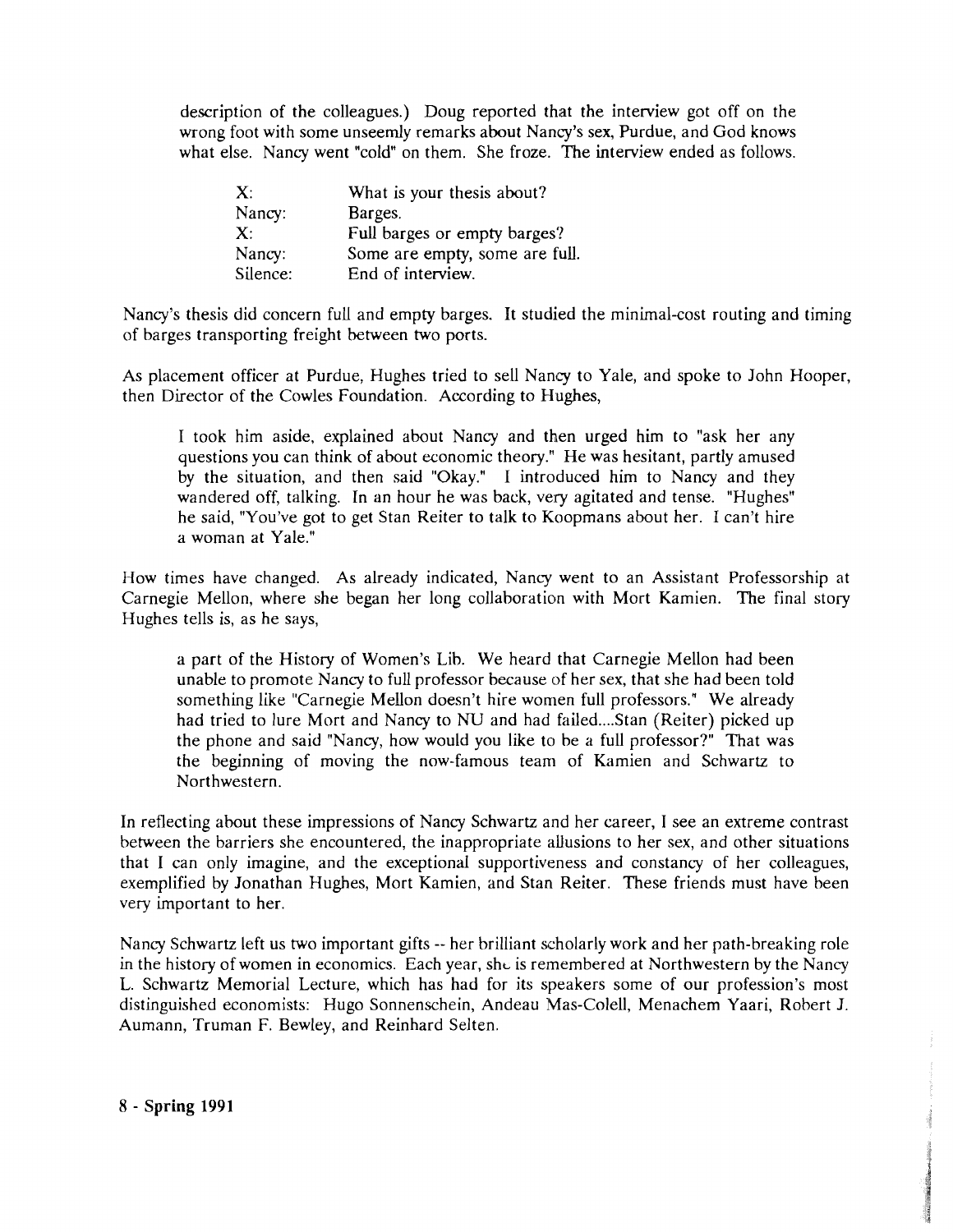#### RIDING OUT THE RECESSION by Frank S. Levy

Since September 1990, the media has been filled with economists describing the white collar recession. While the market for new doctorates in economics is bad, it is far from unprecedented. Other cohorts have entered bad job markets (including the catastrophic job market of the Great Depression) and have ultimately done well. What follows are some ideas on getting through the business cycle trough.

Don't lose confidence. Rejection letters and unanswered telephone calls make it easy to give up on your ability. But the problems you face are facing many people including peers in other economics programs and contemporaries in business and law schools. The problems reflect the recession more than you, and the recession will ultimately end. Your first priority is to wind up with a good job offer. The rejections you acquire along the way are not recorded on your vita. But if you lose the confidence to keep on plugging, you won't get acceptances or rejections.

If the right offer doesn't come along, it is worth considering a temporary job and reentering the market next year. Choose a temporary iob with care. Beyond providing income, the greatest value of a temporary job is the chance to finish your dissertation (if it isn't finished already) or the chance to start writing articles (if it is). But both activities usually require access to computing facilities, data sets, and libraries. Maintaining that access is important even if it reduces income for a year. If you have the option of staying in your department another year -- as a teaching or research assistant or as a post-doctoral fellow -- the option is worth your serious consideration. **A** second choice is a temporary teaching position with a nearby community college or similar institution.

Staying another year in your department also helps to deal with the deadlv out-of-sight. out-of-mind rule. Since dissertation advisors and placement officers are human, they will usually expend their greatest effort to place the people they see frequently. Thus, getting on departmental placement lists and getting your advisor to make calls are both harder to do from a distance than from close at hand. Yet these "promotional" activities are important because the economics job market, like all markets, responds to signals. It will respond better to the signal of your graduate institution than to the signal of most temporary employers.

If you are forced to leave the area, make sure your advisor and placement officer know why you're leaving, know that you intend to reenter the market next year, and know of any strong leads you developed (for example, searches for positions canceled in mid-year because of hiring freezes). Over the fall, you should plan to maintain contact with your department not as a supplicant ("Here I am, please place me"), but rather as someone actively engaged in the profession. Ask your advisor to arrange for you to give a fall seminar to remind people who, and how good, you are.

Finally, you may want to consider nonacademic permanent jobs, such as with the federal government. If you are like most of your peers, you have been in an academic institution continuously since nursery school and the thought of leaving is scary. But many governmental and private positions dominate many academic positions in terms of the research you can do. And if you also have an interest in serving the public or making money, jobs outside academia deserve your most careful consideration.

Good luck and keep your chin up.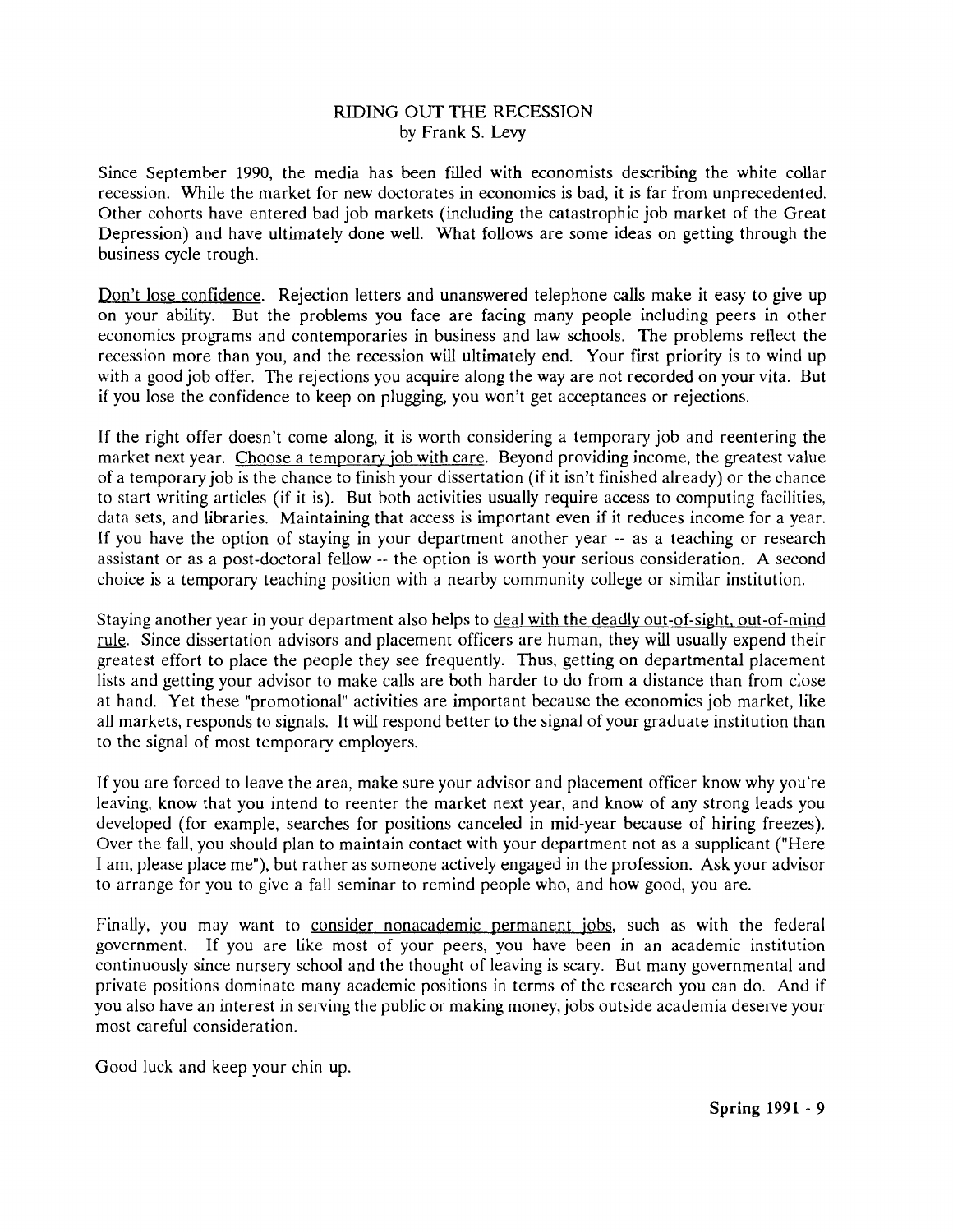#### A REVIEW OF CLAUDIA GOLDIN'S **Understanding The Gender Gap**  (Oxford University Press, 1990) by Rebecca M. Blank.

Anyone interested in the history of women in the labor market in the United States will find this book worth reading. Goldin provides a sweeping review of the changes in women's labor market participation from the late 19th century through the 1980s, as well as of the underlying causes behind these changes. The forte of the book is its wealth of data from an amazing variety of sources, combined with Goldin's careful discussion of a wide range of labor market issues. **T** will use this review merely to whet your appetite on a few of the issues the book discusses at length.

#### Labor Market Participation

From 1890-1960, growth in the participation rates of women in the paid labor market primarily occurred because of increases among married women. Single women were as likely to work in 1890 as 1960 (although, of course, the number of single women and the length of women's post-school, pre-marriage period varies over time.) Increased participation among married women is the result of a variety of interacting forces. Increasing demand for clerical workers, combined with rising education and changing fertility, are all important. Married women within each progressive 10-year birth cohort have consistently worked more for the last century. An interesting discussion looks at the potential effect of these changes on young women preparing for the labor market, who will consistently underestimate their future work if they use their mothers as an example.

## Wages

Women's wages rose relative to men's through most of the 19th century, according to Goldin, because of the industrialization process that diminished the need for sheer physical strength and increased the demand for unskilled labor. Throughout most of the 20th century, female/male relative wages remained fairly constant, but began rising again in 1980. As others have also documented. this constant relative wage resulted because the influx of new female workers constantly diluted the pool of existing workers, so the average work experience level among the female labor force did not rise.

One of the more interesting sections of the book is an attempt to measure the extent of wage discrimination. Goldin's evidence indicates that only a relatively small share (20%) of the male/female wage difference was unexplainable by worker characteristics in 1900. By 1940, however, a much larger amount (55%) of the male/female wage difference seemed due to discrimination. Thus, the evidence here indicates that discrimination in wages rose for women as they moved from manufacturing into clerical jobs in the early part of this century.

## Regulation of Women's Labor Market Involvement

Goldin devotes two chapters to a discussion of how firm and government regulations affected women. First, she discusses the emergence and disappearance of "marriage bars" -- internal rules

#### **10** - **Spring 1991**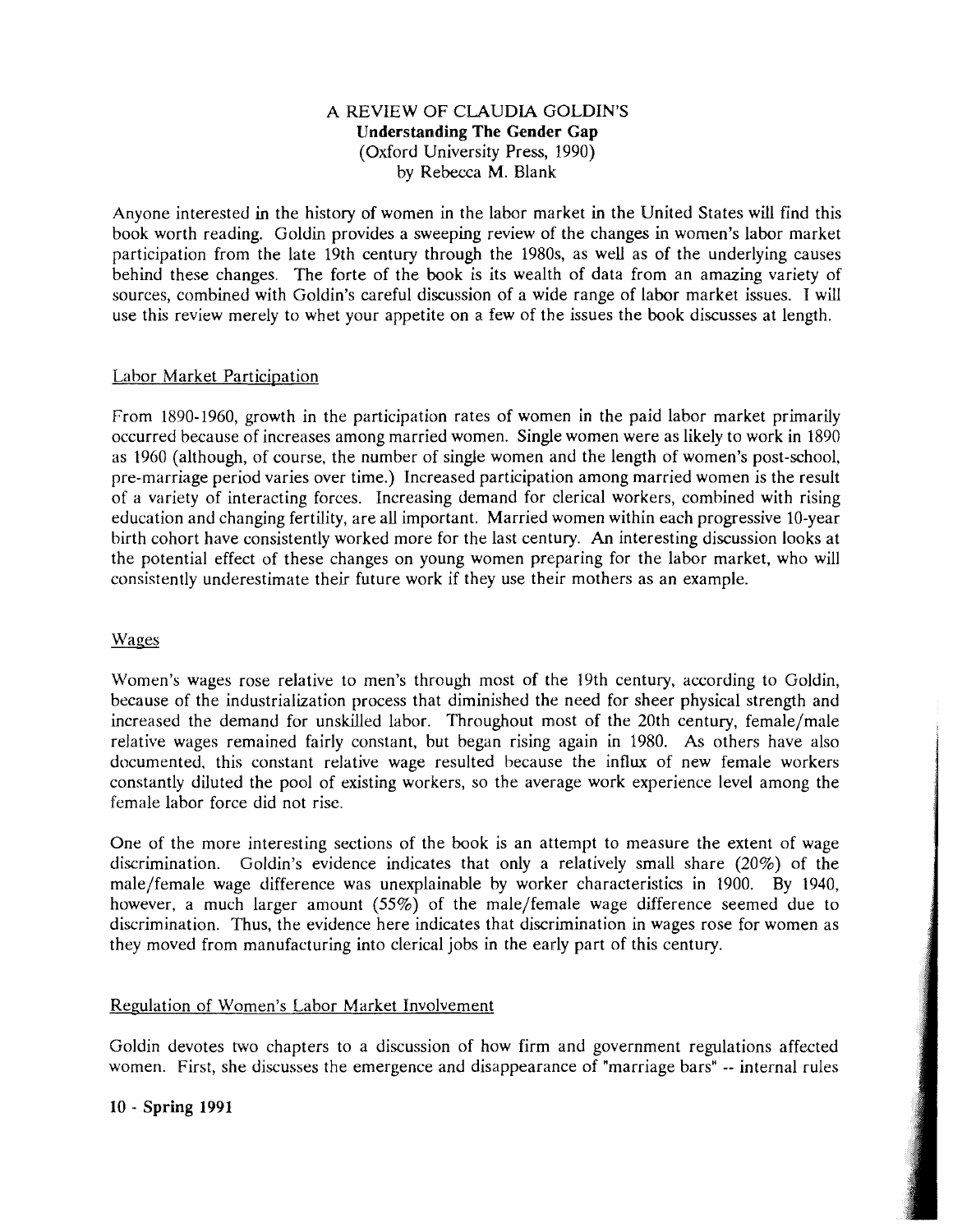against either hiring or retaining married women -- between 1930 and 1950. These restrictions seemed to arise when firms created internal wage and promotion rules (internal labor markets) that divorced current productivity from current wages. Goldin gives a convincing, albeit complex, explanation of why it was advantageous for employers to establish rules against the employment of married women, at a low cost in lost productivity. The whole system broke down in the 1950s, when the supply of young unmarried women shrank because of rising fertility and earlier marriage. Suddenly, older married women become "preferred" employees.

Goldin also looks at the emergence of protective legislation aimed at women in the labor force. Was it an attempt to restrain women's labor market involvernent and prevent their advancement? Or was it an effort to improve working conditions, making work more attractive for women? Goldin does a simple test, using data from 1910-1919, asking whether the emergence of protective legislation lowered or raised women's labor market participation, and whether it led women to reduce their hours of work more than men. In general, she finds little evidence that these laws substantially interfered with women's labor market involvement. She discusses the long-term social impact of such laws, however, which emphasized women's role as marginal workers and potentially delayed the emergence of concern over labor market discrimination against women.

This book is likely to be the definitive work on this topic for years to come. My only complaint is that there's a lot here that I want to see widely disseminated to a broad popular audience, and this isn't the book for that. For instance, many undergraduates would find the regressions and data analysis heavy going in places, although they should have no problem following the underlying arguments. When Goldin writes the popular version, I'll be the first to buy copies for all my nonacademic friends.

#### 

#### **Obituary**

**Aryness Joy Wickens,** an economist and statistician who played a crucial role in developing the government's cost-of-living index, died in February, in Jackson, Mississippi. In 1933, she served on a committee organized by the American Statistical Association to advise Secretary of Labor Frances Perkins on setting up the Bureau of Labor Statistics program. A few years later she directed the bureau's studies for the Temporary National Economic Committee's investigation of monopolistic practices in industry.

In 1952 she was president of the American Statistical Association and in 1960 she was one of six recipients of the first Federal Women's Awards of the Civil Service Commission. Mrs. Wickens was born in Bellingham, Washington, was a Phi Beta Kappa graduate of the University of Washington, and held a mater's degree from the University of Chicago.

\* \* \* \* \*